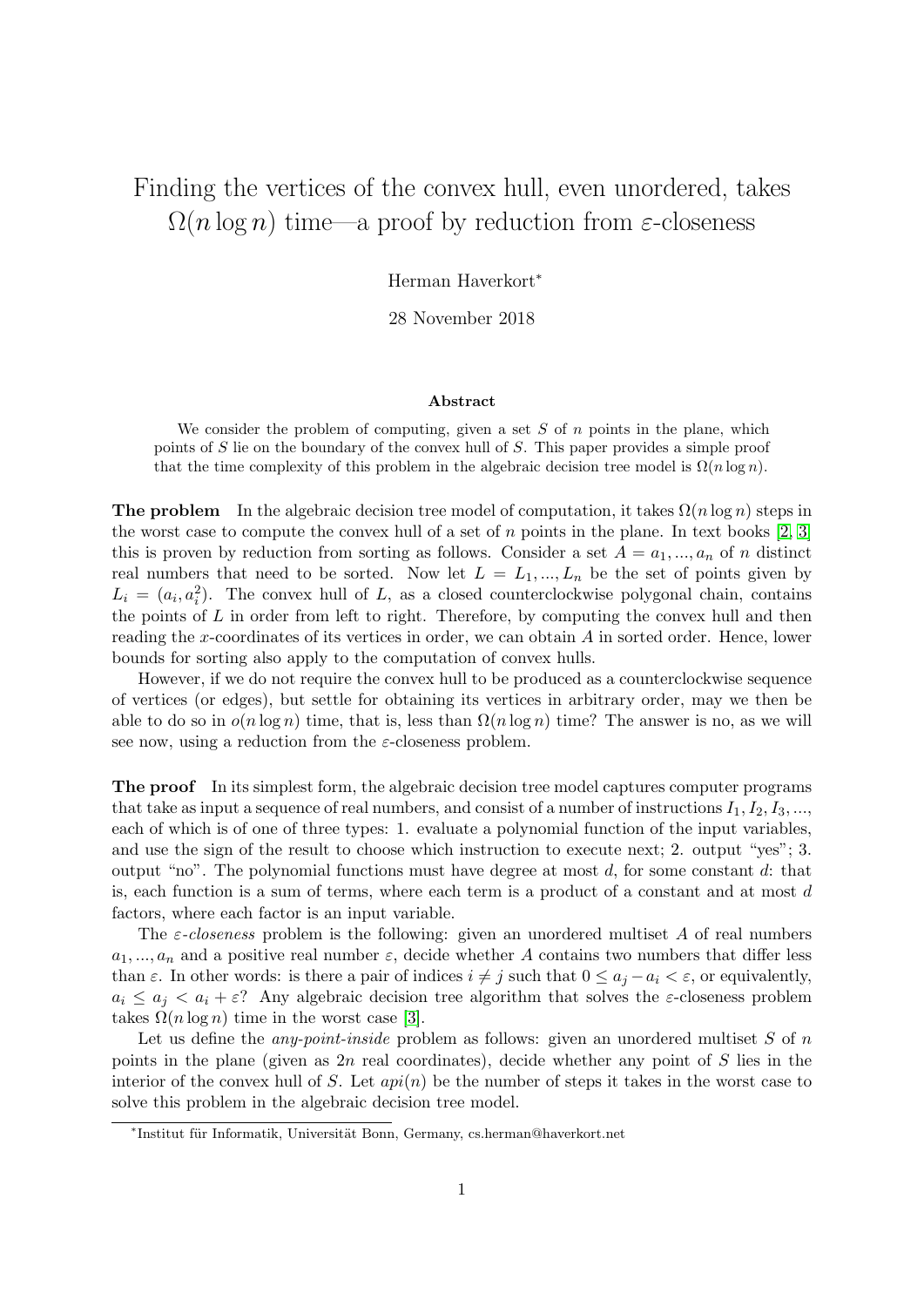

<span id="page-1-0"></span>Figure 1: Left: if all numbers in A are at least  $\varepsilon$  apart, then all points of L and T are on the boundary of the convex hull. Right: if  $a_i < a_j < a_i + \varepsilon$ , then  $T_i$  lies in the interior of the triangle  $L_i L_j T_j$ .

<span id="page-1-1"></span>**Lemma 1.** Given a multiset of real numbers  $A = a_1, ..., a_n$  and a real number  $\varepsilon$ , we can decide in api(2n) time whether there are two indices  $i \neq j$  such that  $0 < a_j - a_i < \varepsilon$ , or equivalently,  $a_i < a_j < a_i + \varepsilon$ .

*Proof.* Let  $S(A, \varepsilon)$  be  $L \cup T$ , where  $L = L_1, ..., L_n$  is the set of points given by  $L_i = (a_i, a_i^2)$ , and  $T = T_1, ..., T_n$  is the set of points given by  $T_i = (a_i + \varepsilon/2, (a_i + \varepsilon/2)^2 + \varepsilon^2/4)$ . We will see shortly that  $S(A, \varepsilon)$  is constructed such that all of its points will appear on the boundary of its convex hull, unless some point  $T_i$  is "hidden" by a nearby point  $L_j$  where  $0 < a_j - a_i < \varepsilon$ . Thus, to determine whether there are two indices  $i \neq j$  such that  $0 < a_j - a_i < \varepsilon$ , we simply solve the any-point-inside problem on  $S(A, \varepsilon)$  in  $api(2n)$  time.

To prove the correctness of this reduction, we start with the following observations. For  $i \in \{1, ..., n\}$ , let  $R_i$  be the point  $(a_i + \varepsilon, (a_i + \varepsilon)^2)$ . Note that  $L_i$  and  $R_i$  lie on the parabola  $y = x^2$ , which we call the *outer* parabola. The point  $T_i$  lies exactly half-way between  $L_i$  and  $R_i$  on the parabola  $y = x^2 + \varepsilon^2/4$ , which we call the *inner* parabola. Moreover, the slope of the inner parabola at  $T_i$  is  $2a_i + \varepsilon$ , which is exactly the slope of the line  $\ell_i$  through  $L_i$ ,  $T_i$  and  $R_i$ , so  $\ell_i$  is a tangent to the inner parabola.

Now I claim the following: (i) if there are no i and j such that  $a_i < a_j < a_i + \varepsilon$ , then all 2n points of  $S(A, \varepsilon)$  are on the boundary of the convex hull of  $S(A, \varepsilon)$ ; (ii) if there are i and j such that  $a_i < a_j < a_i + \varepsilon$ , then  $S(A, \varepsilon)$  contains at least one point, namely  $T_i$ , that is not on the boundary of the convex hull of  $S(A, \varepsilon)$ . Both claims are illustrated in Figure [1.](#page-1-0)

Proof of (i): assume there are no i and j such that  $a_i < a_j < a_i + \varepsilon$ . We will show that both  $L_i$  and  $T_i$  lie on the boundary of the convex hull for each i. Recall that the line  $\ell_i$  through  $L_i$ ,  $T_i$  and  $R_i$  is a lower tangent to the inner parabola and intersects the outer parabola in  $L_i$ and  $R_i$ . So, if  $S(A, \varepsilon)$  would contain any points that lie strictly below  $\ell_i$ , these points would have to be points  $L_j$  on the outer parabola strictly between  $L_i$  and  $R_i$ . However, looking at the x-coordinates of these points, we would then find  $a_i < a_j < a_i + \varepsilon$ , contradicting our assumptions. It follows that both  $L_i$  and  $T_i$  lie on the boundary of the convex hull, as there is a closed half-plane with  $L_i$  and  $T_i$  on the boundary and all other points of  $S(A, \varepsilon)$  inside.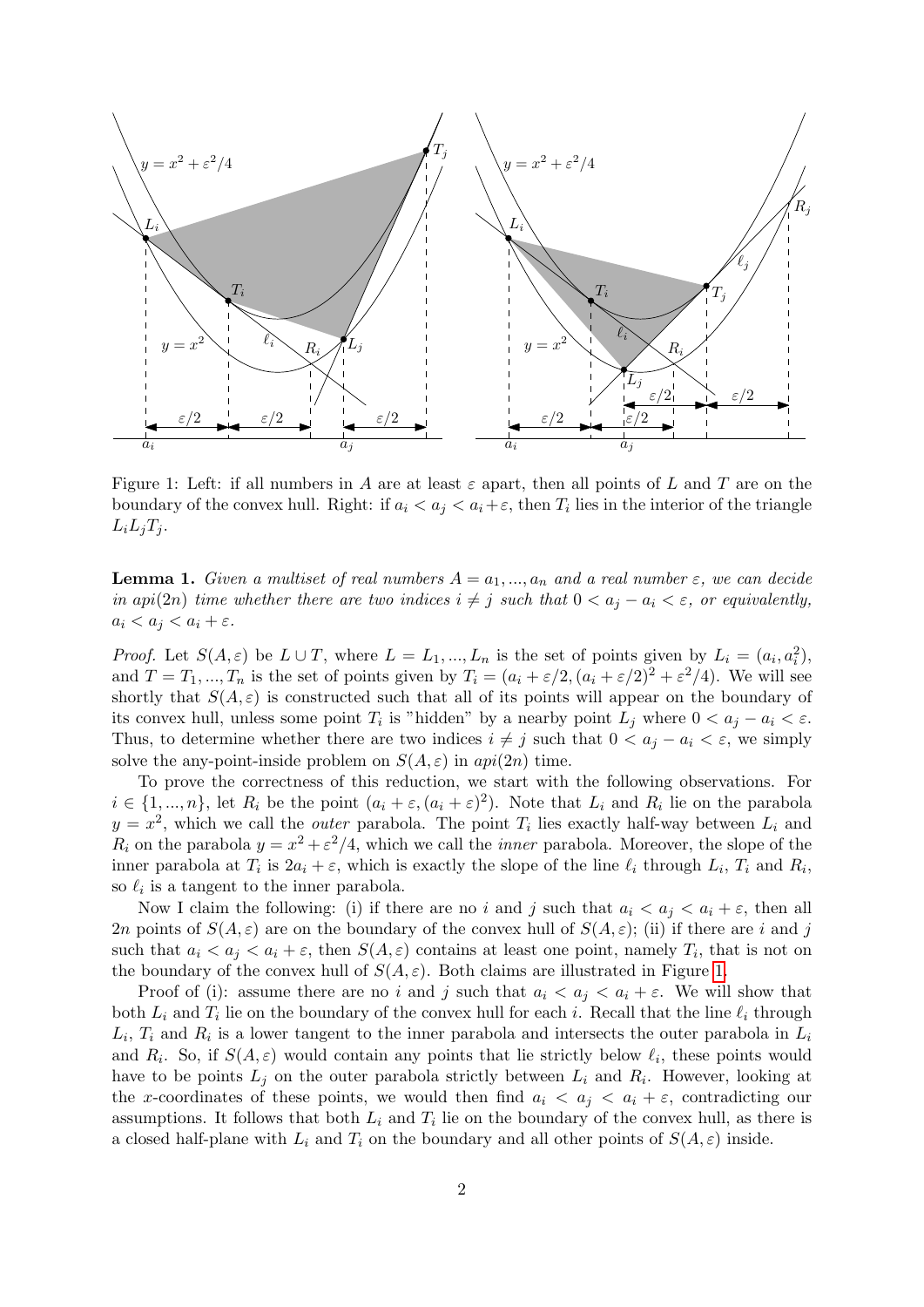Proof of (ii): we will show that  $T_i$  lies in the interior of the triangle  $L_i L_j T_j$ . First, because  $a_i < a_j < a_i + \varepsilon$ , the point  $L_j$  lies on the outer parabola strictly between  $L_i$  and  $R_i$ , so  $L_j$  lies strictly under the line  $\ell_i$  through  $L_i$ ,  $T_i$ , and  $R_i$ , and vice versa,  $T_i$  lies strictly above the line through  $L_i$  and  $L_j$ . Second, recall that the line through  $L_j$  and  $T_j$  is a lower tangent to the inner parabola, touching it in  $T_j$ , so  $T_i$  lies strictly above it. Third, the line through  $L_i$  and  $T_i$  is a lower tangent to the inner parabola, so  $T_j$  lies strictly above it, and vice versa,  $T_i$  lies strictly below the line through  $L_i$  and  $T_j$ . It follows that  $T_i$  lies in the interior of the triangle  $L_i L_j T_j$ , and thus, not on the boundary of the convex hull of  $S(A, \varepsilon)$ .

Thus,  $S(A, \varepsilon)$  contains a point that lies in the interior of the convex hull of  $S(A, \varepsilon)$  if and only if there are i and j such that  $a_i < a_j < a_i + \varepsilon$ . This proves the correctness of the reduction and thus proves the lemma.  $\Box$ 

<span id="page-2-2"></span>**Lemma 2.** Given a multiset of real numbers  $A = a_1, ..., a_n$  and a real number  $\varepsilon$ , we can decide  $\varepsilon$ -closeness in api(2n) time, that is, we can decide in api(2n) time whether there are two indices  $i \neq j$  such that  $0 \leq a_j - a_i < \varepsilon$ , or equivalently,  $a_i \leq a_j < a_i + \varepsilon$ .

*Proof.* We first decide, in  $api(2n)$  time by Lemma [1,](#page-1-1) whether there are two indices  $i \neq j$  such that  $0 < a_j - a_i < \varepsilon$ . If this is the case, we answer "yes". Otherwise, we have now established that each pair of numbers in A differs by either zero, or at least  $\varepsilon$ , and what is left to decide is whether there is any pair with difference zero. Let  $A' = a'_1, ..., a'_n$  be given by  $a'_i = a_i + \varepsilon i/(2n)$ . Thus,  $|a'_j - a'_i|$  and  $|a_j - a_i|$  differ by less than  $\varepsilon/2$  for any i and j. Observe that, given that there are no i, j such that  $0 < a_i - a_i < \varepsilon$ , we now have  $i \neq j$  and  $a_i - a_i = 0$  if and only if  $0 < |a'_j - a'_i| < \varepsilon/2$ . By Lemma [1,](#page-1-1) we can decide whether there is any pair i, j for which the latter is the case in  $api(2n)$  time.  $\Box$ 

Since we have an  $\Omega(n \log n)$ -time lower bound for  $\varepsilon$ -closeness, we must now conclude  $api(2n)$  $\Omega(n \log n)$ , so  $api(n) = \Omega(\frac{n}{2} \log \frac{n}{2}) = \Omega(n \log n)$ , and we obtain the following theorem:

<span id="page-2-1"></span>**Theorem 1.** Given a multiset S of n points in the plane, any algebraic decision tree algorithm takes  $\Omega(n \log n)$  steps in the worst case to decide whether S contains any point that lies in the interior of the convex hull of S.

If, in the  $\varepsilon$ -closeness problem, we replace  $\langle$  by  $\langle$ , then an  $\Omega(n \log n)$ -time lower bound can be constructed in the same way as for the original  $\varepsilon$ -closeness problem. Furthermore, we can adapt the proof of Lemma [1](#page-1-1) to prove (i) if there are no i and j such that  $a_i < a_j \leq a_i + \varepsilon$ , then all 2n points of  $S(A, \varepsilon)$  are extreme points (vertices) of the convex hull of  $S(A, \varepsilon)$ ; (ii) if there are i and j such that  $a_i < a_j \le a_i + \varepsilon$ , then  $S(A, \varepsilon)$  contains at least one point, namely  $T_i$ , that is not an extreme point of the convex hull of  $S(A, \varepsilon)$ . Thus, we also get the  $\Omega(n \log n)$ -time lower bound for the following problem:

<span id="page-2-0"></span>**Theorem 2.** Given a multiset S of n points in the plane, any algebraic decision tree algorithm takes  $\Omega(n \log n)$  steps in the worst case to decide whether S is in convex position (that is, whether S is exactly the set of vertices of the convex hull of S).

To output the vertices of the convex hull of S, we would need to extend the model of computation so that it admits other output than just "yes" or "no". No matter how exactly we do that, it is clear that we cannot output the vertices of the convex hull in less than  $\Omega(n \log n)$ time, if we cannot even decide whether or not all of S should be output in less than  $\Omega(n \log n)$ time.